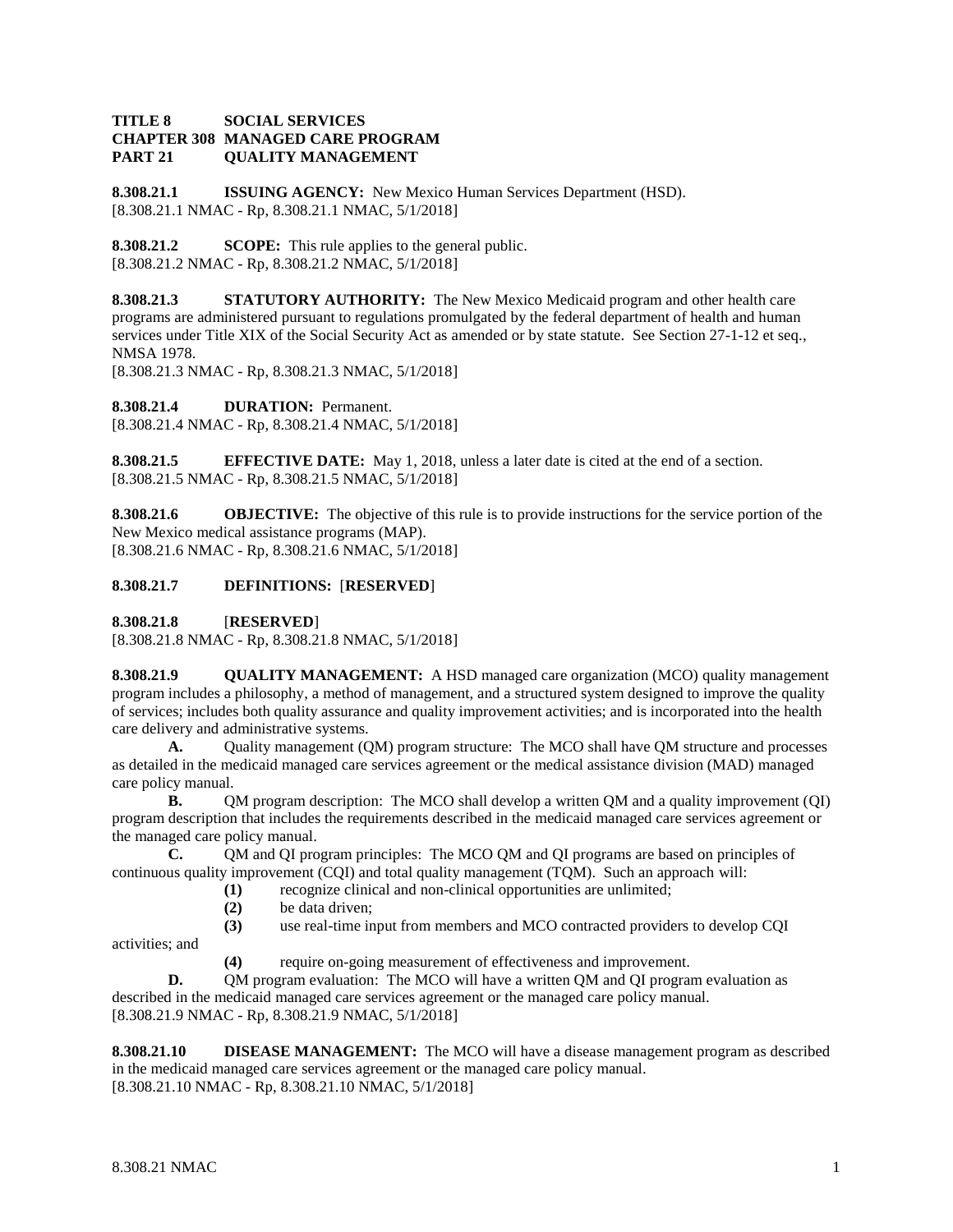**8.308.21.11 CLINICAL PRACTICE GUIDELINES:** As described in the medicaid managed care services agreement or the managed care policy manual, the MCO will have a process to adopt, review, update and disseminate evidence-based clinical practice guidelines, practice parameters, consensus statements, and specific criteria for the provision of acute and chronic physical and behavioral health care services. [8.308.21.11 NMAC - Rp, 8.308.21.11 NMAC, 5/1/2018]

**8.308.21.12 PERFORMANCE IMPROVEMENT:** The MCO will implement performance assessment and improvement activities as described in the medicaid managed care services agreement or the managed care policy manual.

[8.308.21.12 NMAC - Rp, 8.308.21.12 NMAC, 5/1/2018]

**8.308.21.13 INCIDENT MANAGEMENT:** Critical incident reporting and management is considered part of ongoing quality management. Critical incident reporting and analysis of critical incident data helps to identify causes of adverse events in critical care and areas of focus for implementation of preventative strategies.

**A.** MCO incident management principles: The implementation of incident management practices and effective incident reporting processes as described in the medicaid managed care services agreement or the managed care policy manual are based on the following MAD MCO principles:

**(1)** a member is expected to receive home and community based services free of abuse, neglect, and exploitation;

**(2)** training addresses the response to and the report of to include the documentation of a critical incident;

**(3)** a member, his or her authorized representative will receive information on his or her MCO incident reporting process; and

**(4)** good faith incident reporting of or the allegation of abuse, neglect or exploitation is free from any form of retaliation.

**B.** Reportable incidents:

**(1)** The MCO shall ensure that any person having reasonable cause to believe an incapacitated adult member is being abused, neglected, or exploited must immediately report that information.

**(2)** The MCO shall develop and provide training covering the MCO's procedures for reporting a critical incident to all subcontracted individual providers, provider agencies, and its members who are receiving self-directed services, to include his or her employees.

**(3)** The MCO shall comply with all statewide reporting requirements for any incident involving a member receiving a MAD covered home and community based service.

**(4)** A community agency providing home and community based services is required to report critical incident involving a MCO member, including:

- **(a)** the abuse of him or her;
- **(b)** the neglect of him or her;
- **(c)** the exploitation of him or her;
- **(d)** any incident involving his or her utilization of emergency services;
- **(e)** the hospitalization of him or her;
- **(f)** his or her involvement with law enforcement;

**(g)** his or her exposure to or the potential of exposure to environmental hazards that compromise his or her health and safety; and

**(h)** the death of the member.

**(5)** The MCO shall provide, coordinate, or both, intervention and shall follow up upon the receipt of an incident report that demonstrates the health and safety of its member is in jeopardy. [8.308.21.13 NMAC - Rp, 8.308.21.13 NMAC, 5/1/2018]

**8.308.21.14 EXTERNAL QUALITY REVIEW ORGANIZATION (EQRO)**: An EQRO will conduct independent reviews of the MCO's external quality review (EQR) activities as detailed in the medicaid managed care services agreement or the managed care policy manual.

**A.** The MCO shall fully cooperate with the following mandatory EQRO activities, such as:

**(1)** the validation of required performance improvement projects (PIP) as detailed in the medicaid managed care services agreement or the managed care policy manual;

**(2)** the validation of plan performance measures reported by the MCO as defined in the medicaid managed care services agreement or the managed care policy manual;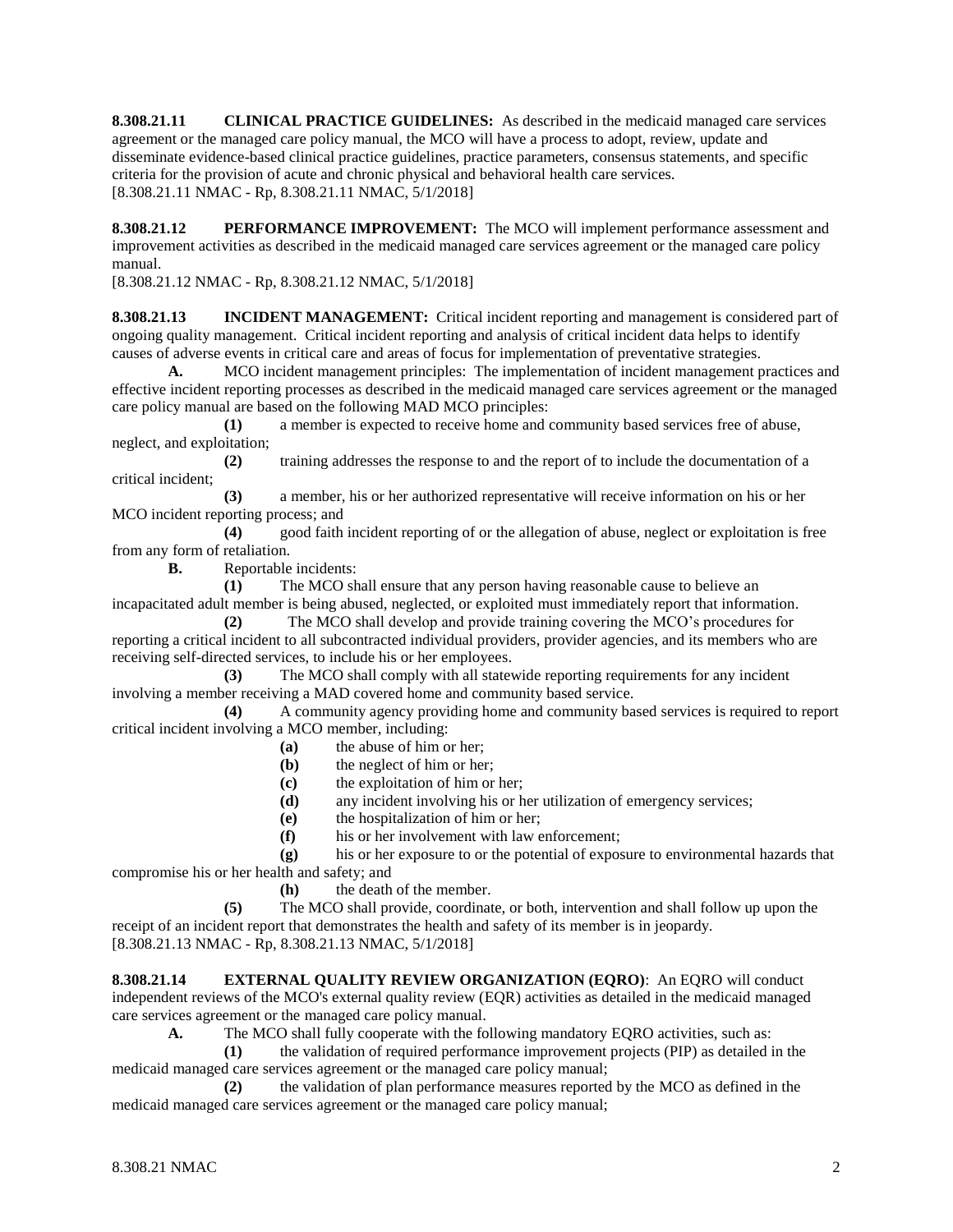**(3)** a review to determine the MCOs' compliance with state standards for access to care, structure and operations, and QM and QI requirements; and

**(4)** the validation of network adequacy.

- **B.** The MCO shall fully cooperate with the following EQRO optional activities:
	- **(1)** the validation of encounter data reported by the MCO;
		- **(2)** the administration or validation of member and provider surveys on the quality of care;
	- **(3)** the calculation of additional performance measures;
	- **(4)** conducting additional PIPs validations;

**(5)** conducting studies on quality focused on a particular aspect of clinical or nonclinical services at a specific point in time;

- **(6)** assist with the quality rating of MCOs; and
- **(7)** all other optional activities as deemed appropriate.

**C.** The EQRO may, at the direction of MAD, provide technical guidance to the MCO to assist in conducting activities related to mandatory and optional EQR activities.

[8.308.21.14 NMAC - Rp, 8.308.21.14 NMAC, 5/1/2018]

**8.308.21.15 QUALITY MANAGEMENT COMMITTEE:** The MCO must have a planned, systematic and ongoing process for monitoring, evaluating and improving the quality and appropriateness of services provided to its members. A QM committee will provide oversight to quality monitoring and improvement activities, including safety review and the assignment of accountability.

### **A. Quality review:**

**(1)** The MCO shall establish a review committee to act as the leadership body for QI activities. The review committee acts to identify and facilitate the accomplishment of a planned, systematic, valid, and valuable QM plan for members and its providers.

**(2)** The review committee will monitor key services delivered to members and associated supportive processes to include:

- **(a)** the utilization of services;
- **(b)** its member satisfaction;
- **(c)** its clinical services, including disease management; and
- **(d)** its administrative services.

**(3)** The review committee is authorized to take action upon issues related to member care and make recommendations related to contracts, compensation, and provider participation.

# **B. Critical incident review:**

**(1)** The MCO shall establish a review committee to review events that result in a serious and undesired consequence; events that are not a result of an underlying health condition or from a risk inherent in providing health services, including:

- **(a)** death;
- **(b)** disability; and
- **(c)** injury or harm to the member.

**(2)** The committee is authorized to make recommendations for the prevention from future harm of its members, as well as its system process improvement.

**C. Oversight:** The MCO will provide HSD with reports and records to ensure compliance with quality review and critical incident review requirements as detailed in the medicaid managed care services agreement or the managed care policy manual.

[8.308.21.15 NMAC - Rp, 8.308.21.15 NMAC, 5/1/2018]

**8.308.21.16 MEDICAL RECORDS:** The member's medical records, as described in the medicaid managed care services agreement or the managed care policy manual, shall be legible, timely, current, detailed and organized to permit effective and confidential patient care and quality reviews. The MCO shall:

**A.** have medical record confidentiality policies and procedures and medical record documentation standards for its providers and subcontractors;

**B.** have a process to review medical records to ensure compliance with MCO policy, procedures and standards;

**C.** cooperate with the EQRO in its review of medical records to ensure compliance with its medical record policy and standards;

**D.** provide HSD or its designee access to a member's medical and behavioral health records;